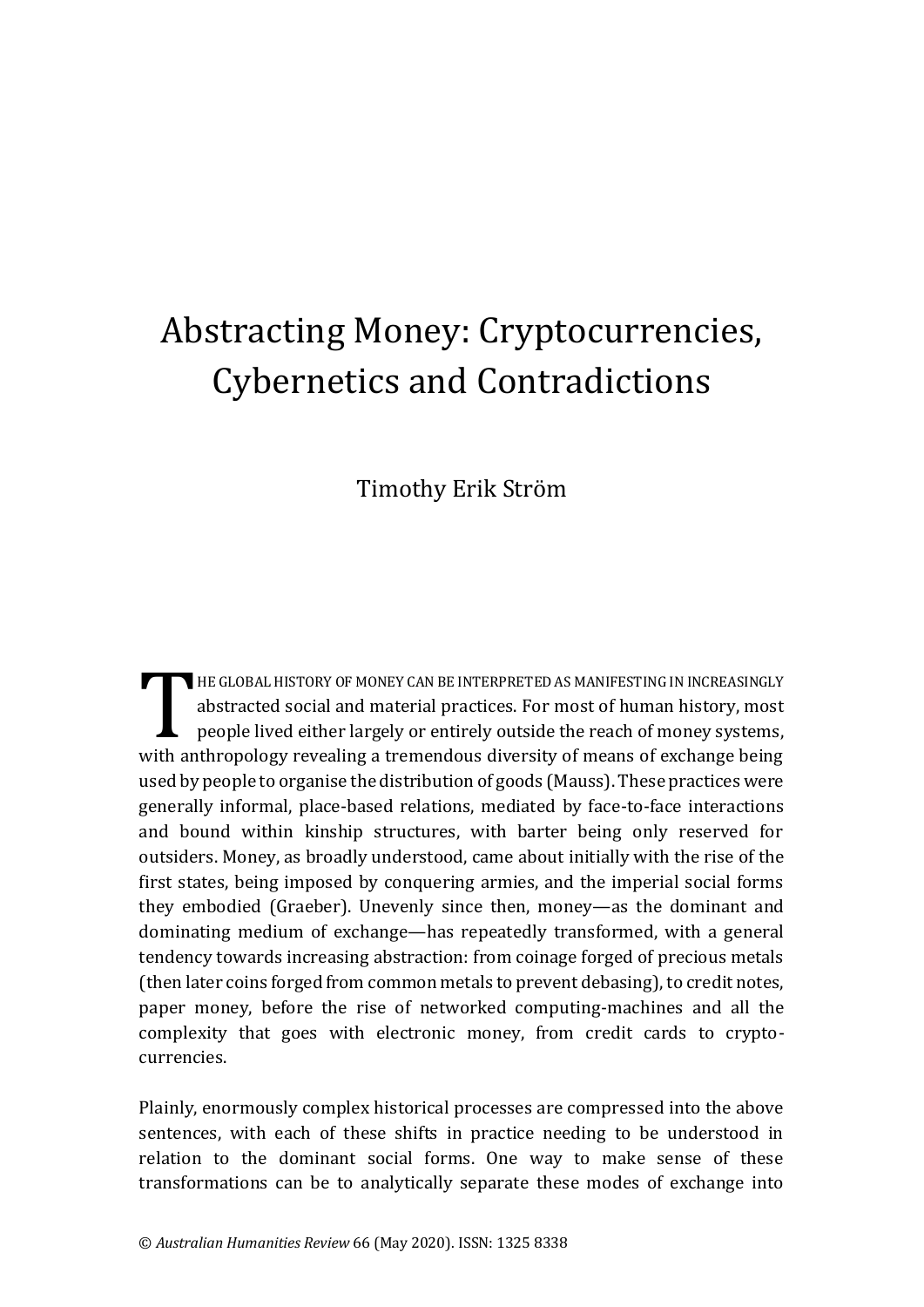layers of increasing abstraction within social practice (Steger). Behind this theoretical move is an argument that abstraction is a material process—not just a mental activity—but rather a lived relation of the world shaped by patterns of social practice (Sharp). Building on this, the various modes of exchange exist in layered structures, with various dominant, residual and emerging social forms evident at any time (Hinkson; Williams, 31-49). Such a schema is important, for less abstract layers don't simply disappear; they can be suppressed, resurgent, or reconstituted, with much contesting, complimenting and contradicting going on between them at the level of lived experience in the world. For instance, embodied kinship, especially in its looser family-based sense, can still be an important factor, albeit a residual one, in making exchanges mediated by the abstractions of electronic money.

Georg Simmel famously showed that the rise of monetary transaction involved a major process of abstraction visible across the half-millennia of capitalist modernity. This is in part because money is fundamentally quantifiable, subject to precise calculation. Anything that can be expressed in its terms can be treated as an equivalent: \$X for a bushel of wheat, \$X for one hour of work, \$X for one tonne of carbon dioxide equivalent, \$X for one click on an online advertisement, etc. In this way, money functions as a layer of impersonal, calculative rationalisation that is projected onto social relations, with this cold and calculative function being put forward as an argument in favour of capitalism before its full industrial transformation (Hirschman). Again, this is far more than simply calculative abstractions in the mind, but rather *practical abstractions* at the level of the social; a different set of material practices and relations are deeply embedded in whole systems of social being and doing. Money enabled an extension of the capitalist mode of practice and the institutional power structures that compose it, with them proceeding to abstract the world, putting a price on almost everything. Generalised money suppressed the complexity of embodied and reciprocal relations of circulation, overlaying them with layers of disembodied and objectextended abstraction that serve to overlay, obscure and subordinate other layers of less abstracted social relations (Sharp; James, 133-57). These material and social abstractions were integral to the intensive and extensive spread of capitalism around the globe and deeper into people's lifeworlds. Thus the 'leveling domination of abstraction', to use Adorno and Horkheimer's phrase (13), involved levelling in two senses; levelling as in crushing—such as the colonial dispossession of deep social relations and place-based practices—and levelling as in adding a new layer upon—with the reconstitution of social relations by more abstracted practices. Nevertheless, money as the dominant and dominating mode of exchange furthered, in Lewis Mumford's words, capitalism's 'quest of power by means of abstraction' (24).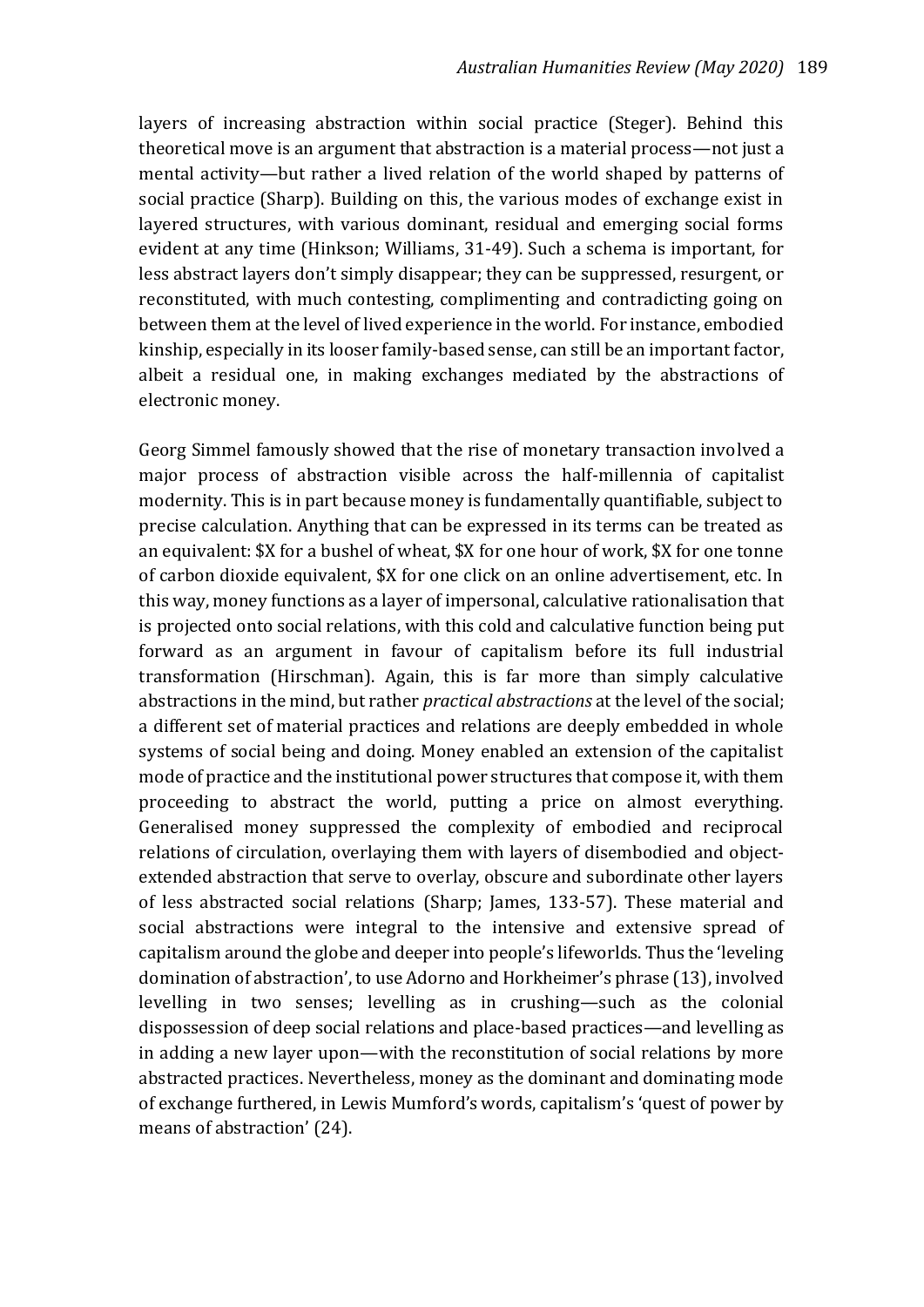At present, the money-as-cash that Simmel and Mumford analysed is being pushed into the pile of residual modes of exchange as it is overlaid by electronic traces of money, or 'e-money'. There the abstracting power of the general equivalency of money is intensified to the point of a qualitatively transformation when it is drawn into networked computing-machines. 1971 was a crucial year in the ascent of emoney as the dominant mode of exchange, with the establishment of NASDAQ, the first electronic stock market, followed by the 'Nixon shock' and the beginning of a global regime of free-floating fiat currencies. Using this year as a key threshold, the dominant form of money began to go cybernetic; it began existing as datarepresentations on networked computing-machines, devices first designed by and for the conquerors. Beginning in the military-industrial complex of World War II, computing-machines were the result of techno-scientific inquiry, capitalist extraction and control, imperial state violence and disembodied communication, with all these forces being bound up in the cybernetic reconstitution of capitalism (Ström). Of course, this era also opened up a new round of financialisation whereby money was empowered to breed money without a foundation in productive activity (Arrighi), with this development merging with spiraling inequalities, collapsing ecosystems, and sprawling systems of control into the current generalised existential social crisis.

E-money exists as data-representation of cash inside of computing-machines, hence it is both data and money. This transition from analogue to digital technology is significant, with multidimensional consequences spilling from the transformation of materiality (Hassan). As money can act as a general equivalency, computing-machines provide an even more basic general equivalency: almost anything can be represented inside the universal machine's engines of abstraction. A few common file types—DOC, MPEG, MP3, etc.—can stand in for how digital traces of a tremendous amount of the human endeavor can be encoded within computing machines. As money functions as a general equivalency for exchange, computing-machines go far further, enabling a general equivalency across the modes of practice; production (for example, 3D printing), exchange (for example, high-frequency trading), communication (for example, WhatsApp), organisation (for example, enterprise resource planning software) and inquiry (for example, pattern recognition). Data traces of life are not simply drawn into computingmachines, the process of digitisation reconstitutes the mode of practice, with far reaching social transformations, political, ontological and ecological. Under conditions of cybernetic capitalism, these transformations often intensify the tendency towards concentration and centralisation of decision-making power and wealth.

Within the overarching category of e-money and its intense practical abstractions, various residual, dominant and emergent forms can be seen. Applying this schema, an electronic bank transfer is residual, with the dominance of credit cards being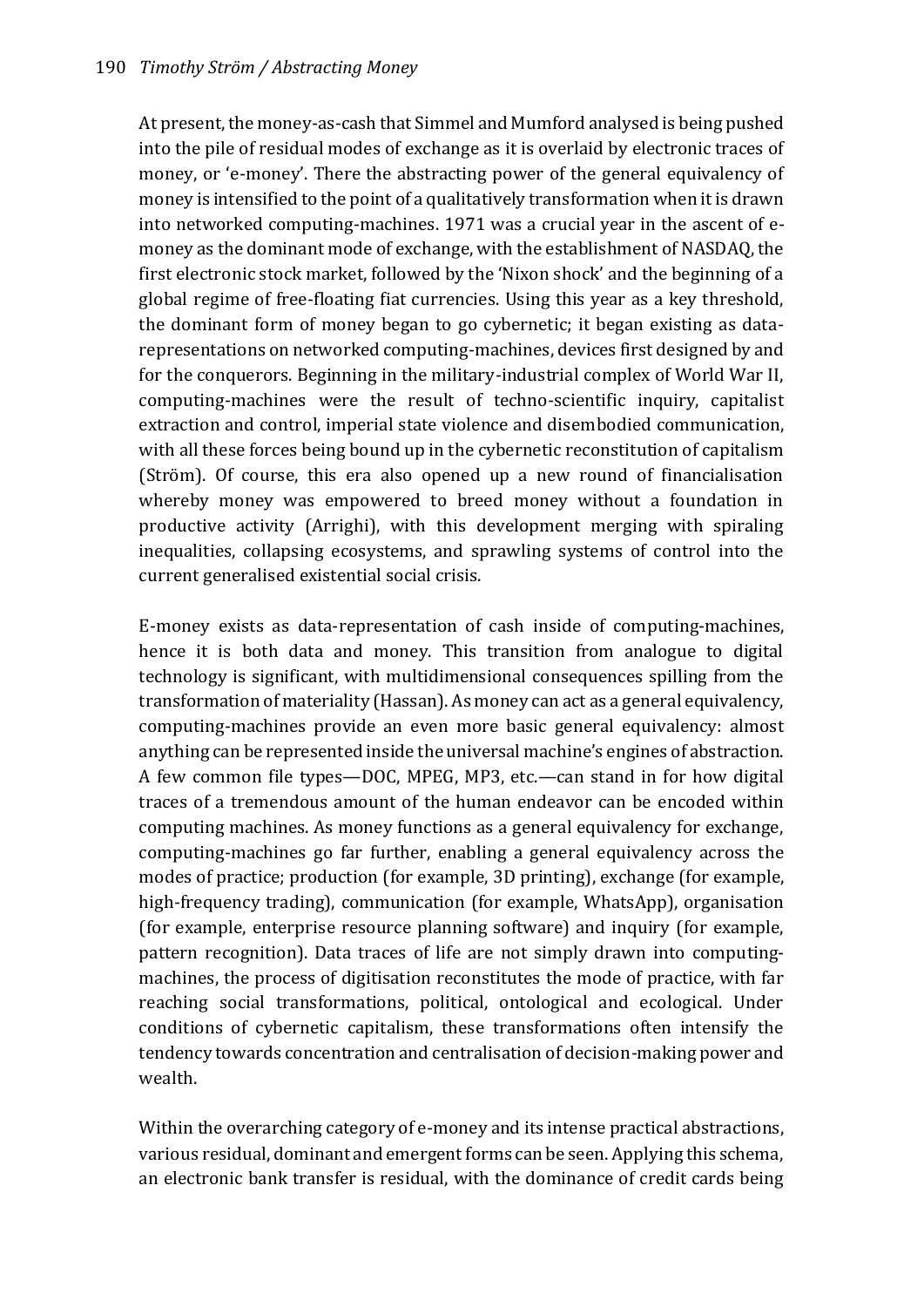challenged by emergent mobile payments, crypto-currencies, and other blockchain enabled fin-tech. Again, within e-money, a tendency towards greater abstraction is evident, with credit cards processing being less materially abstract than Bitcoin. Using this analytical schema does not mean that the emergent layers will necessarily become the next dominate layer, this is certainly not inevitable, with the historic process to be determined by social struggles and ecological limits. It must be noted that while powerful, this process was not absolute; for at less abstract levels many things remained 'priceless' and irreducible to dollar symbols, e- or otherwise. This is the importance of using a theoretical method that can analytically distinguish between different layers of abstraction in modes of exchange, rather than blithely assuming that everything is flattened into the latest moment, as many breathless pundits of cryptocurrencies blithely assume.

Another important benefit of using the layers of abstraction approach is its ability to tease out contradictions. For example, classic cash-based capitalism was, at a level, highly rationalised and disenchanted, doing away with the thick social ties of reciprocal, place-based exchange in favour of calculative self-interest *über alles*. Yet of course, within the abstraction of the currency-lubricated market exchange lurks commodity fetishism; the irrational, pseudo-magical moment in the heart of the machine (Marx, 163-77). It is within the practical abstractions of the commodity, and the flattening of the general equivalency of money, that the social relations of classic capitalism were constituted. In this way, the concept of commodity fetishism can be interpreted as an example of a process of disenchantment on one level and re-enchantment on another. Another classic expression of this came in Adam Smith's famous metaphor of 'the Invisible Hand,' which was—and is still—interpreted by many as meaning 'God's Hand', putting a supernatural and indeed divine twist on the secular institution of the capitalist marketplace. These kinds of contradictions are currently playing out at an even more abstracted level with the rise of e-money. At one level, computing-machines are extraordinarily rational: they are the convergence of multiple engineered systems, a complex combination of minerals, plastics, and electricity melded into networked circuitry which runs layers of code, abstract architecture governed by standardised protocols and algorithms. The great complexity of these systems is the result of intellectually-trained workers amassing technoscientific knowledge, with this labour being largely locked up behind intellectual property rights, as well as the layers of exploited manual labour and absurd ecological 'externalities'. In such conditions, contradictions come to the fore, perhaps none more striking than the mining of Bitcoin, the most famous of the cryptocurrencies (Dodd). At the emergent end of the e-money spectrum, the mining of cryptocurrencies like Bitcoin is exceedingly rational on one level—logical functions playing out across networks of powerful computing-machines, all grinding away at arbitrary proofof-work algorithms in order to exchange records and to bring new coins into being. This process is so rationalised that it is notoriously difficult for those who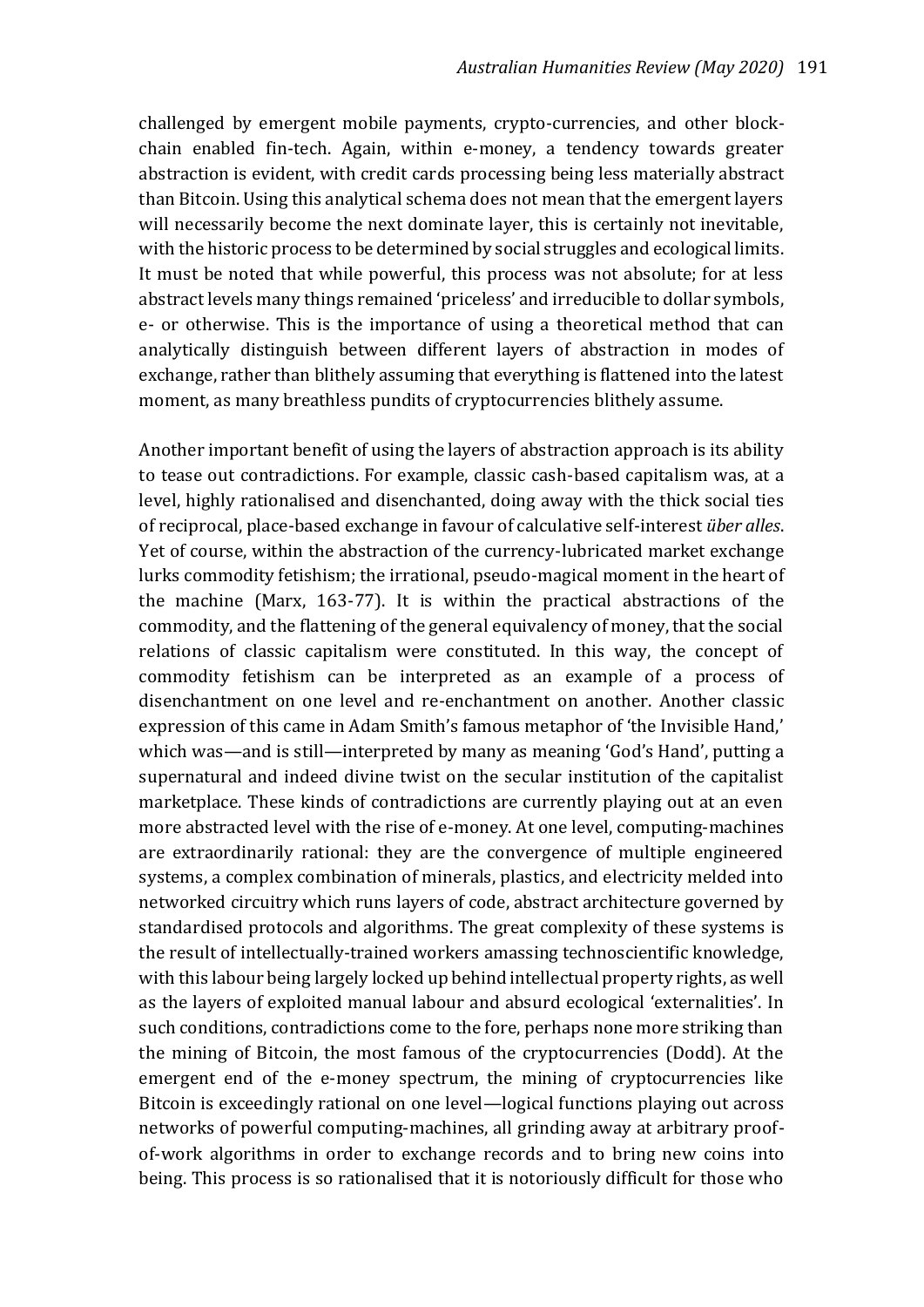have not been intellectually trained in the abstract world of computer science to grasp.

This supremely rational process is, on another level, superbly irrational. Not only does it require obscene quantities of wasted energy and ecological destruction with epic scales of extraction and toxification—but the whole process is also highly fetishised and ideological, tapping into a 'digital sublime' of transcendence, redemption and salvation (Mosco; Noble). The possibility of an exciting, pseudoapolitical techno-fix that claims to avoid the centralised powers of the state and banks, combined with a get-rich-quick investment, drew a stunning number of people into the volatile world of Bitcoin. Among other things, this led to the formation of a speculative bubble—one that notably sits atop of the even bigger speculative bubble that is the tech sector more broadly—hence allowing for the dead weight of finance to extract profit from the future (Durand). Thus, what is exceedingly rational at one level—the science that goes into designing and creating such systems—becomes highly irrational when put into the social world under conditions of cybernetic capitalism and its quest for infinite accumulation within finite nature. When this experiment was unleased upon the world, it became intensely irrational, being a notable contributor to the planetary ecological catastrophe as well as adding much volatility to the unstable global financial system (Cubitt).

Life under such a dominant and dominating system shall continue to be increasingly unsettled. More concrete ways of being and doing are set to continue to come under intensifying pressure from power systems—from the cybernetic convergence of capital, science and the state—with their attempts to concentrate, centralise and automate social control. In this context, social practice and being is reconstituted by a deep subjective material abstraction that seeks a general equivalency. As an expression of this systemic change, the functioning of cryptocurriences is so drawn away from everyday life and phenomenological experience that their operation is almost entirely unintelligible to the vast majority of people on the planet. Indeed, the machinations of blockchain technologies are even more abstract, arcane and altogether distant than those of a more traditional central bank, which was already very abstract, even before computing-machines. Under conditions of cybernetic capitalism, such distant, unknown and automated powers are set to become further obscured. This may well serve to continue to intensify the already spiralling levels of social inequality—and all the ills that accompany such unjust and unsustainable ways of organising decision-making power and resources—as well reconstituting ways of being and relating to one another and the world in ways that are altogether far more abstract.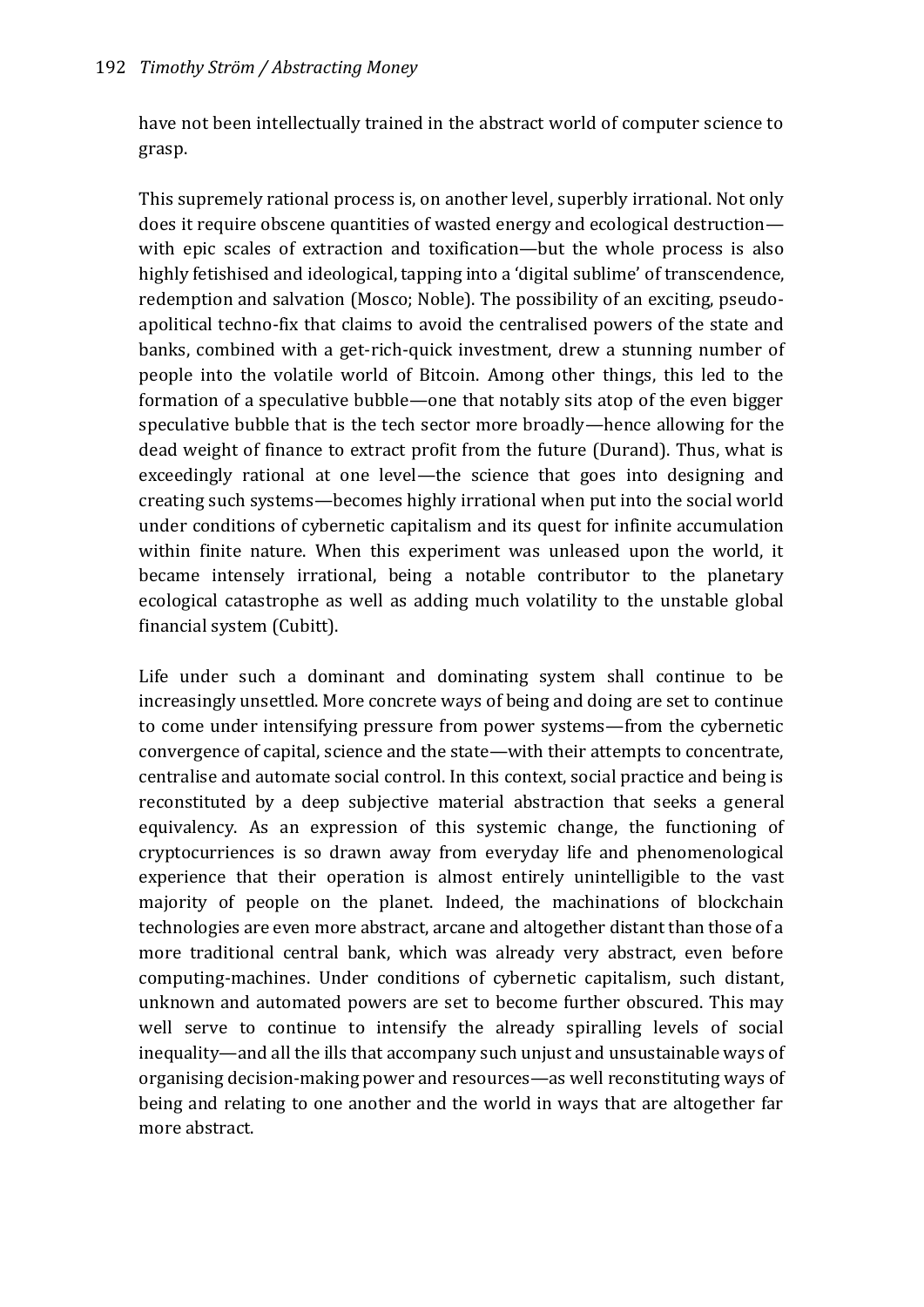**TIMOTHY ERIK STRÖM**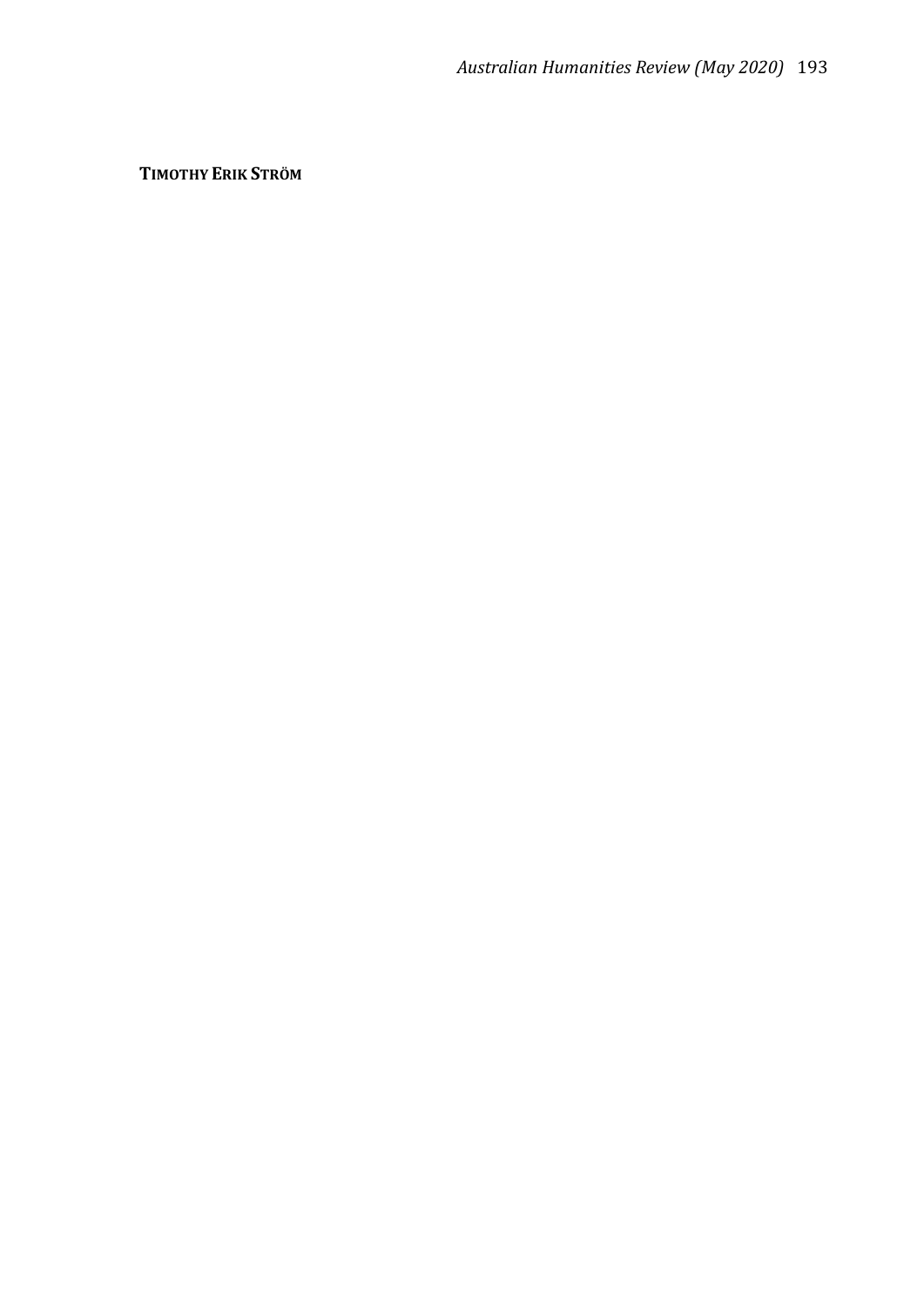Timothy Erik Ström is an independent writer based in Melbourne, Australia precariously employed at the University of Melbourne, RMIT and Western Sydney University. He is the author of *Globalization and Surveillance* and the founding editor of Arena Online. His writings can be found at his website: *The Sorcerer's Apparatus*:  $\leq$ www.sorapp.net $>$ 

## **Works Cited**

- Adorno, Theodor, and Max Horkheimer. *Dialectic of Enlightenment*. Trans. John Cumming. London: Verso, 1997.
- Arrighi, Giovanni. *The Long Twentieth Century: Money, Power and the Origin of our Times*. London: Verso, 2010.
- Coole, Diana, and Samantha Frost, eds. *New Materialisms: Ontology, Agency, and Politics*. Durham, NC: Duke UP, 2010.
- Cubitt, Sean. *Finite Media: Environmental Implications of Digital Technologies*. Durham, NC: Duke UP, 2017.
- Dodd, Nigel. 'The Social Life of Bitcoin.' *Theory, Culture and Society* 35.3 (2018): 35-56.
- Durand, Cédric. *Fictitious Capital: How Finance is Appropriating Our Future*. Trans. David Broder. London: Verso, 2017.
- Gleick, James. *The Information: A History, A Theory, A Flood*. London: Fourth Estate, 2012.
- Graeber, David. *Debt: The First 5,000 Years*. New York: Melville, 2012.
- Hassan, Robert. *The Condition of Digitality: A Post-modern Marxism for the Practice of Digital Life*. London: U of Westminster P, 2020.
- Hinkson, John, Paul James, Alison Caddick, Simon Cooper, Melinda Hinkson, and Dan Tout, eds. *Cold War to Hot Planet: Fifty Years of Arena*. Melbourne: Arena Publications, 2016.
- Hirschman, Albert O. *The Passions and the Interests: Political Argument for Capitalism Before Its Triumph*. Princeton: Princeton UP, 2013.
- James, Paul. *Globalism, Nationalism, Tribalism: Bringing Theory Back In*. London: Sage, 2006.
- Marx, Karl. *Capital: A Critique of Political Economy*. Vol. 1. Trans. Ben Fowkes. London: Penguin, 1976.
- Mauss, Marcel. *The Gift: Forms and Functions of Exchange in Archaic Societies*. London: Cohen and West, 1966.
- Mora, C., R. L. Rollins, K. Taladay, K. et al. 2018. 'Bitcoin Emissions Alone Could Push Global Warming Above 2°C.' *Nature Climate Change* 8 (2018): 931-33.
- Mosco, Vincent. *The Digital Sublime: Myth, Power, and Cyberspace*. Cambridge, MA: MIT Press. 2005.
- Mumford, Lewis. *Technics and Civilization*. Oakland: Harbinger Books, 1963.